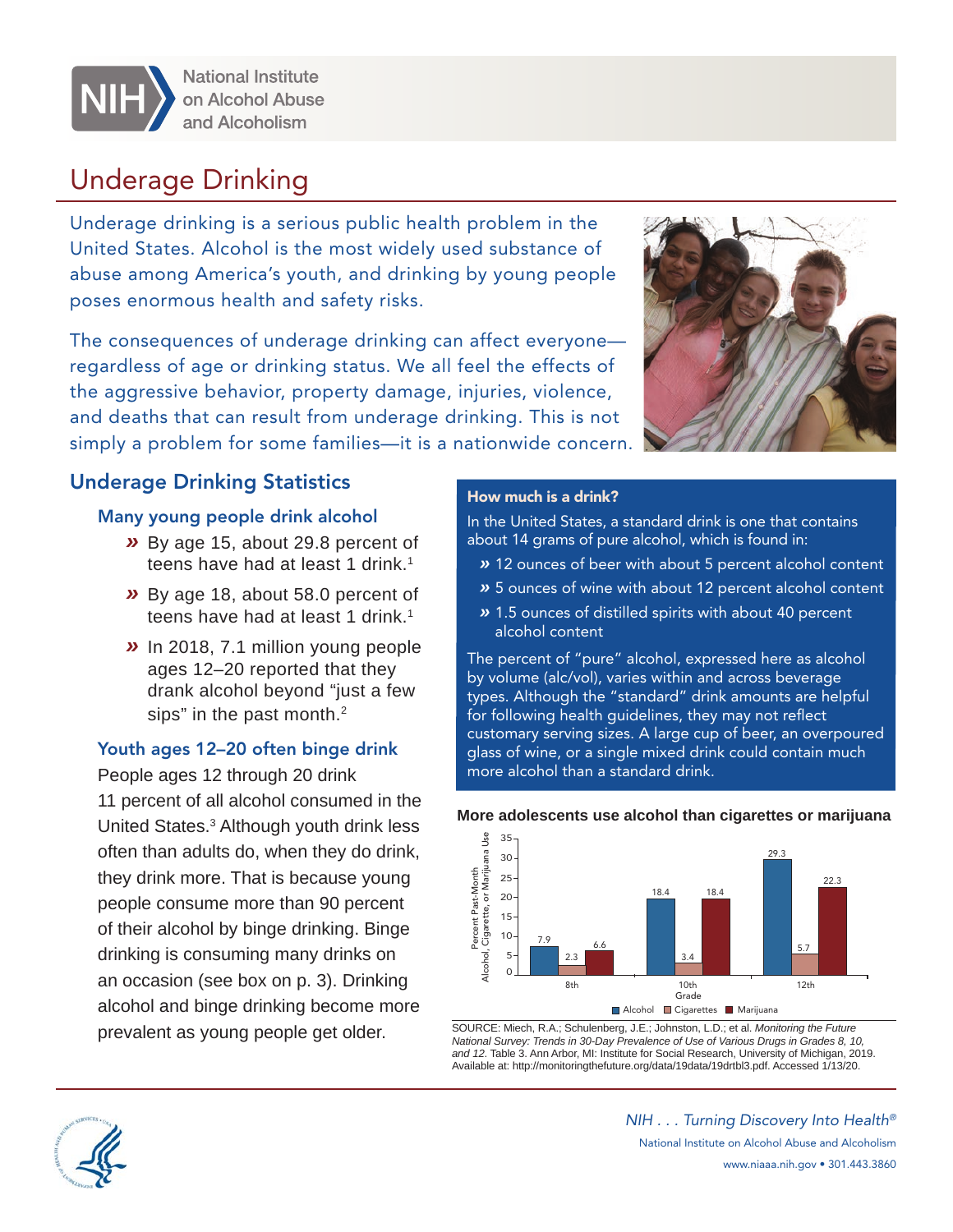- *»* 4.3 million young people reported binge drinking (for males 5 or more drinks and for females 4 or more drinks on the same occasion within a few hours) at least once in the past month. 2
- *»* 861,000 young people reported binge drinking on 5 or more days over the past month.2

#### Drinking patterns vary by age and gender

As adolescents get older, they tend to drink more.



SOURCE: Center for Behavioral Health Statistics and Quality. *2018 National Survey on Drug Use and Health Public Use File Codebook.* Rockville, MD: Substance Abuse and Mental Health Services Administration, 2019.

NOTE. Binge Alcohol Use is defined as drinking 5 or more drinks on the same occasion for boys or 4 or more drinks on the same occasion for girls on at least one day in the past 30 days.

### Underage Drinking Is Dangerous

Underage drinking poses a range of risks and negative consequences. It is dangerous because it:

#### Causes many deaths

Based on data from 2006–2010, the Centers for Disease Control and Prevention (CDC) estimates that, on average, alcohol is a factor in the deaths of  $4,358$  young people under age 21 each year.<sup>4</sup> This includes: 4

- *»* 1,580 deaths from motor vehicle crashes
- *»* 1,269 from homicides
- *»* 245 from alcohol poisoning, falls, burns, and drowning
- *»* 492 from suicides

#### Causes many injuries

Drinking alcohol can cause kids to have accidents and get hurt. In 2011 alone, about 188,000 people under age 21 visited an emergency room for alcohol-related injuries.<sup>5</sup>

#### Impairs judgment

Drinking can lead to poor decisions about engaging in risky behavior, including drinking and driving, sexual activity (such as unprotected sex), and aggressive or violent behavior.

#### Increases the risk of physical and sexual assault

Underage youth who drink are more likely to carry out or be the victim of a physical or sexual assault after drinking than others their age who do not drink.



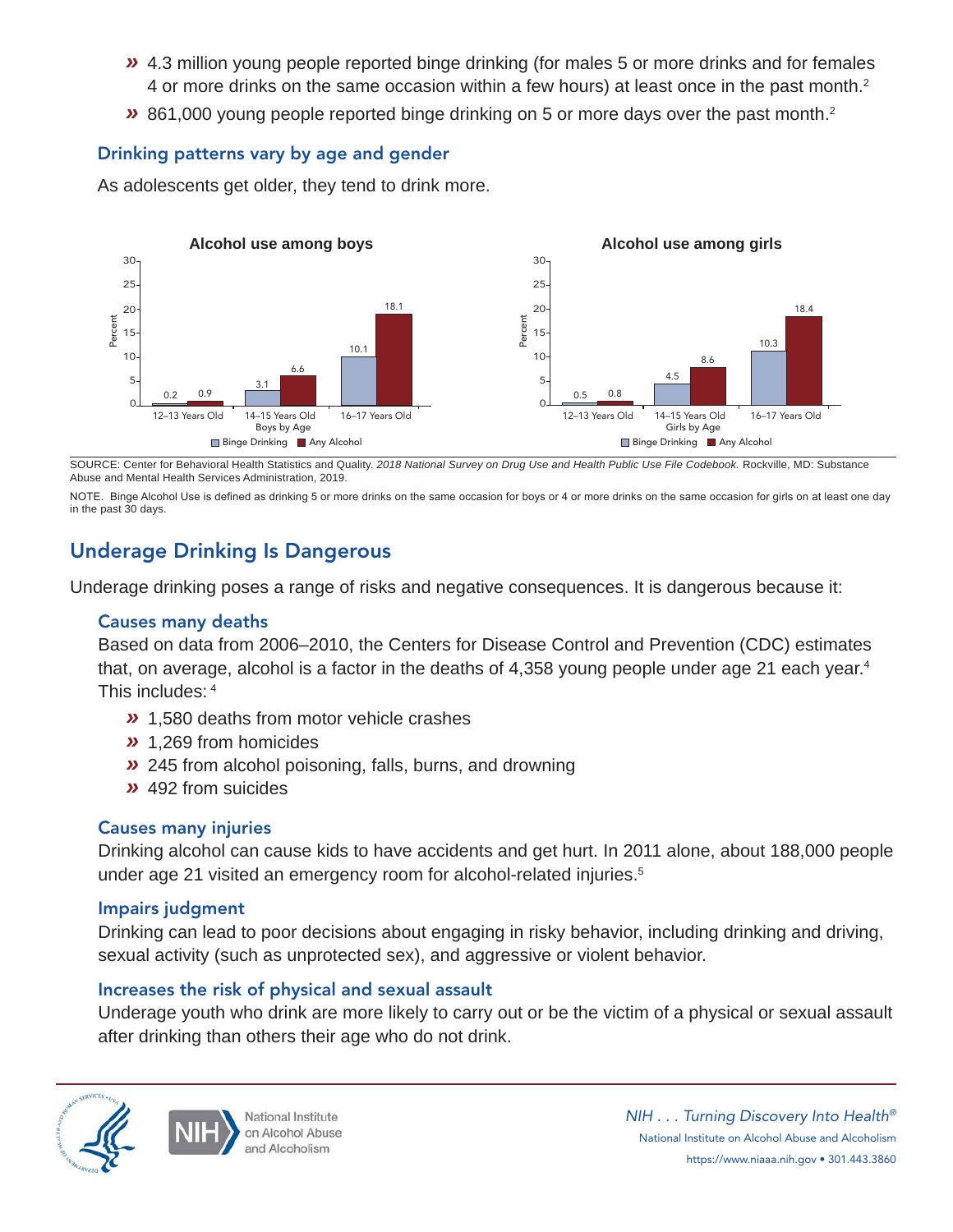#### Can lead to other problems

Drinking may cause youth to have trouble in school or with the law. Drinking alcohol also is associated with the use of other drugs.

#### Increases the risk of alcohol problems later in life

Research shows that people who start drinking before the age of 15 are 4 times more likely to meet the criteria for alcohol dependence at some point in their lives.

#### Interferes with brain development

Research shows that young people's brains keep developing well into their 20s. Alcohol can alter this development, potentially affecting both brain structure and function. This may cause cognitive or learning problems and/or make the brain more prone to alcohol dependence. This is especially a risk when people start drinking young and drink heavily.

## Why Do So Many Young People Drink?

As children mature, it is natural for them to assert their independence, seek new challenges, and try taking risks. Underage drinking is a risk that attracts many developing adolescents and teens. Many want to try alcohol, but often do not fully recognize its effects on their health and behavior. Other reasons young people drink alcohol include:

- *»* Peer pressure
- *»* Increased independence, or desire for it
- *»* Stress

In addition, many youth may have easy access to alcohol. In 2018, among 12–14-year-olds who reported that they drank alcohol in the past month, 96.4 percent reported that they got it for free the last time they drank.<sup>6</sup> In many cases, adolescents have access to alcohol through family members, or find it at home.

### Preventing Underage Drinking

Preventing underage drinking is a complex challenge. Any successful approach must consider many factors, including:

- *»* Genetics
- *»* Personality
- *»* Rate of maturation and development
- *»* Level of risk
- *»* Social factors
- *»* Environmental factors





What is "binge drinking?"

For adults, binge drinking means drinking so much within about 2 hours that blood alcohol concentration (BAC) levels reach 0.08 g/dL, the legal limit of intoxication. For women, this typically occurs after 4 drinks, and for men, about 5. But, according to recent research estimates, children may reach these BAC levels after fewer drinks. For boys:

 *»* Ages 9–13: *»* Ages 14–15: *»* Ages 16–17: *»* Ages 9–17: About 3 drinks About 4 drinks About 5 drinks For girls: About 3 drinks

*NIH . . . Turning Discovery Into Health®* National Institute on Alcohol Abuse and Alcoholism https://www.niaaa.nih.gov • 301.443.3860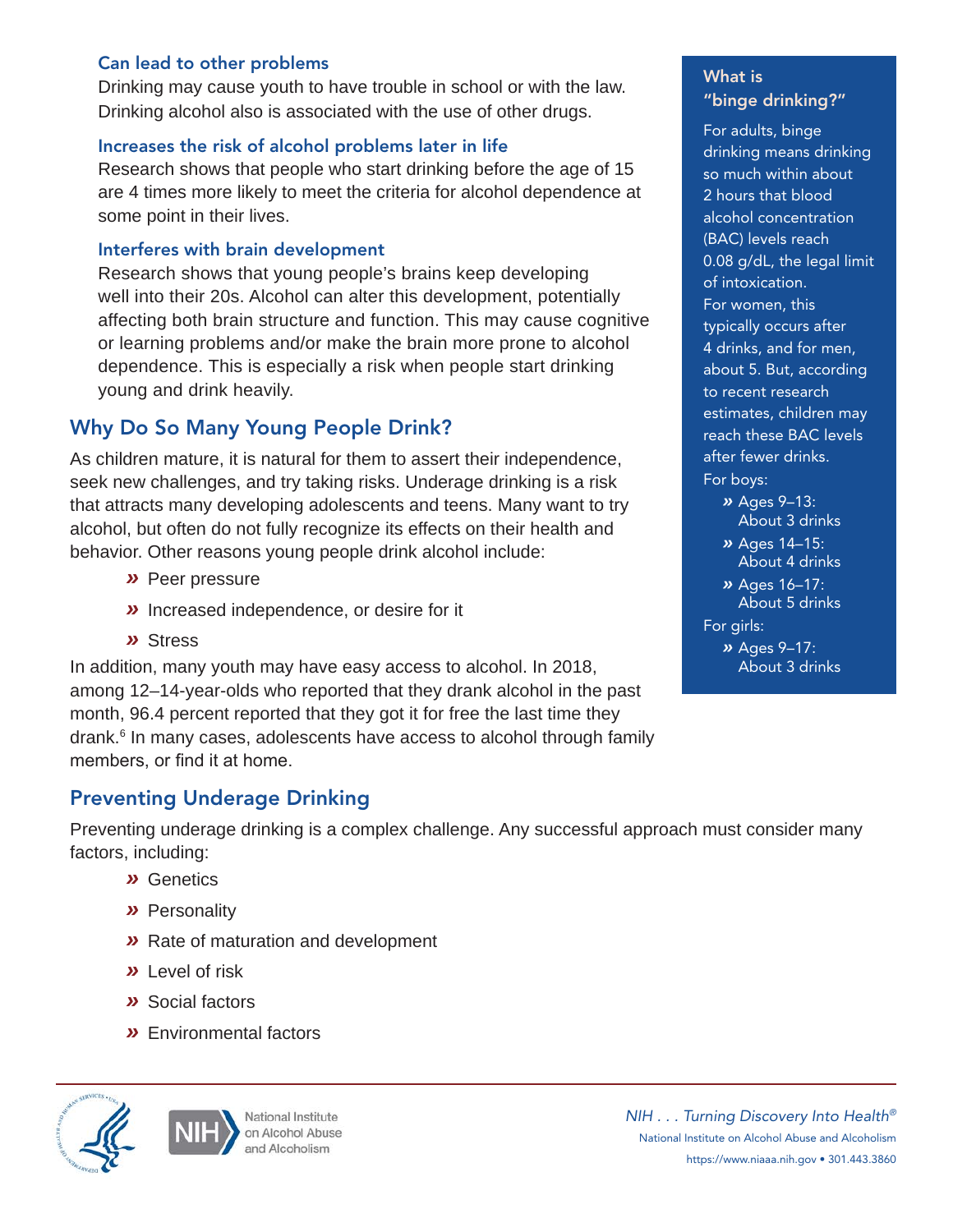Several key approaches have been found to be successful. They are:<sup>7</sup>

#### Environmental interventions

This approach makes alcohol harder to get—for example, by raising the price of alcohol and keeping the minimum drinking age at 21. Enacting zero-tolerance laws that outlaw driving after any amount of drinking for people under 21 also can help prevent problems.

#### Individual-level interventions

This approach seeks to change the way young people think about alcohol, so they are better able to resist pressures to drink.

### School-based interventions

These are programs that provide students with the knowledge, skills, motivation, and opportunities they need to remain alcohol free.

### Family-based interventions

These are efforts to empower parents to set and enforce clear rules against drinking, as well as improve communication between children and parents about alcohol.

# The Role Parents Play

Parents and teachers can play a big role in shaping young people's attitudes toward drinking. Parents in particular can have either a positive or negative influence.

Parents can help their children avoid alcohol problems by:

- *»* Talking about the dangers of drinking
- *»* Drinking responsibly, if they choose to drink
- *»* Serving as positive role models in general
- *»* Not making alcohol available
- *»* Getting to know their children's friends
- *»* Having regular conversations about life in general
- 
- *»* Connecting with other parents about sending clear messages about the importance of not drinking alcohol
- *»* Supervising all parties to make sure there is no alcohol
- *»* Encouraging kids to participate in healthy and fun activities that do not involve alcohol

Research shows that children whose parents are actively involved in their lives are less likely to drink alcohol.

On the other hand, research shows that a child with a parent who binge drinks is much more likely to binge drink than a child whose parents do not binge drink.





*NIH . . . Turning Discovery Into Health®* National Institute on Alcohol Abuse and Alcoholism https://www.niaaa.nih.gov • 301.443.3860